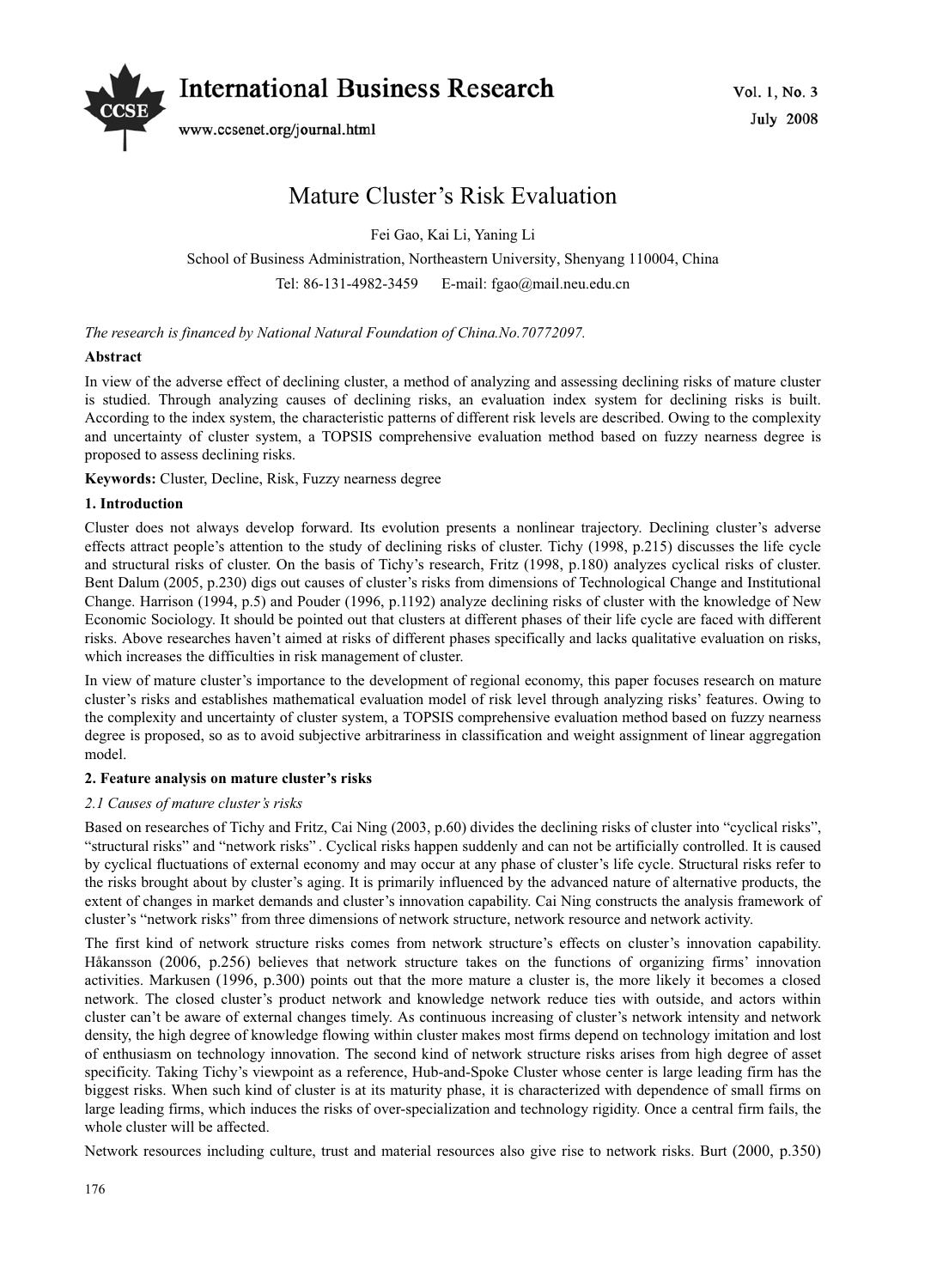points out that over-embedded in a network atmosphere will reduce the inflow of new information and induce rigidity risks. Bennett and Harrison (1994, p.6) points out that the regional embedded network are coordinated and managed by trust mechanism. However, this kind of non-expansion trust based on genetic, blood and geographical relationships may be temporary, because the radius of cooperation between firms in this kind of network are short, which leads to the fierce competition. At the same time, firms embedded in the same network atmosphere are likely to have the same strategy when facing the same situation, which reduces the chances of success and make markets crowded.

Actors' activities are also important factors giving rise to risks of mature cluster. Porter (1998, p.80)points out actors' connection with each other by network activities will lead to additional management cost of network. Cai Ning (2003, p.60) believes that incomplete contract, moral hazard, opportunism and lazy behaviors may increase the costs of network, resulting in the weakening of network's advantages. As network costs increased, firms and intermediary institutions withdrawal from cluster gradually, leading to the breakage of industrial chain and the decrease of service level, which further accelerates cluster's declining.

#### *2.2 Features of different risk levels*

The above analysis provides theoretical basis for selection of risk indexes as showed in table 1. According to the risks level, this paper divides mature cluster's operation conditions into three kinds: normal operation, risky operation and declining operation. Linguistic variables including "low", "medium", "high", "very high" are used to describe features of different risk levels.(Table 1)

#### **3. Cluster's risk evaluation based on fuzzy nearness degree**

When evaluating cluster's risks, the first step is to set up an expert panel who value risk indexes on a scale of 0-10 with Delphi method. Cauchy Membership Function is selected in this paper to calculate indexes value's degree of memberships to linguistic variables. Suppose the membership functions of linguistic variables are as follows.

$$
\mu_{low}(x) = \begin{cases} 1, & x \le 3 \\ \left[ 1 + \left( \frac{x-3}{2} \right)^2 \right]^{-1}, & x > 3 \end{cases} \tag{1}
$$

$$
\mu_{medium}(x) = \left[1 + ((x - 5)/2)^2\right]^{-1}
$$
\n(2)

$$
\mu_{high}(x) = \left[1 + ((x - 8)/2)^2\right]^{-1}
$$
\n(3)

$$
\mu_{\text{veryhigh}}(x) = \begin{cases} 1, & x \ge 9 \\ \begin{bmatrix} 1 + ((x-9)/2)^2 \end{bmatrix}^{-1}, & x < 9 \end{cases} \tag{4}
$$

Suppose universe U is the set of risk indexes value, denoted as  $U = (u_1, \dots, u_{21})$ ; V is the linguistic variables set, denoted as  $V = \{v_1, \dots, v_4\} = \{low, medium, high, very high\}$  ; W is the set of cluster's operation conditions, denoted as  $W = \langle w_1, w_2, w_3 \rangle = \{normal$  *operation, risky operation, declining operation* $\rangle$ .

Determine the relationship between risk indexes value and linguistic variables, namely the relationship between U and V with formula (1)—(4). On this step, the relationship of risk index  $u_i \in U(1 \le i \le 21)$  and linguistic variables set V is described by a fuzzy subset  $\tilde{s}_i = (s_{1i}, s_{2i}, s_{3i}, s_{4i})^T$ , getting the fuzzy matrix  $\tilde{s}$ .

According to the relationship between linguistic variables and operation conditions showed in table 1, namely the relationship between V and W, determine the relationship between U and W. On this step, the relationship of risk index  $u_i \in U(1 \le i \le 21)$  and operation conditions set W is described by a fuzzy subset  $\tilde{r}_i = (r_{1i}, r_{2i}, r_{3i})^T$ , getting the fuzzy matrix  $\tilde{R}$ .

In order to make a fuzzy evaluation on cluster's risks level, the fuzzy subset corresponding to different level of risks are introduced as  $\tilde{D}_1 = (1,0,0)$ ,  $\tilde{D}_2 = (0,1,0)$ ,  $\tilde{D}_3 = (0,0,1)$ .

Facts have proved that it is effective to make multi-objective decision with the method of asymmetric nearness degree. The definition of asymmetric nearness degree is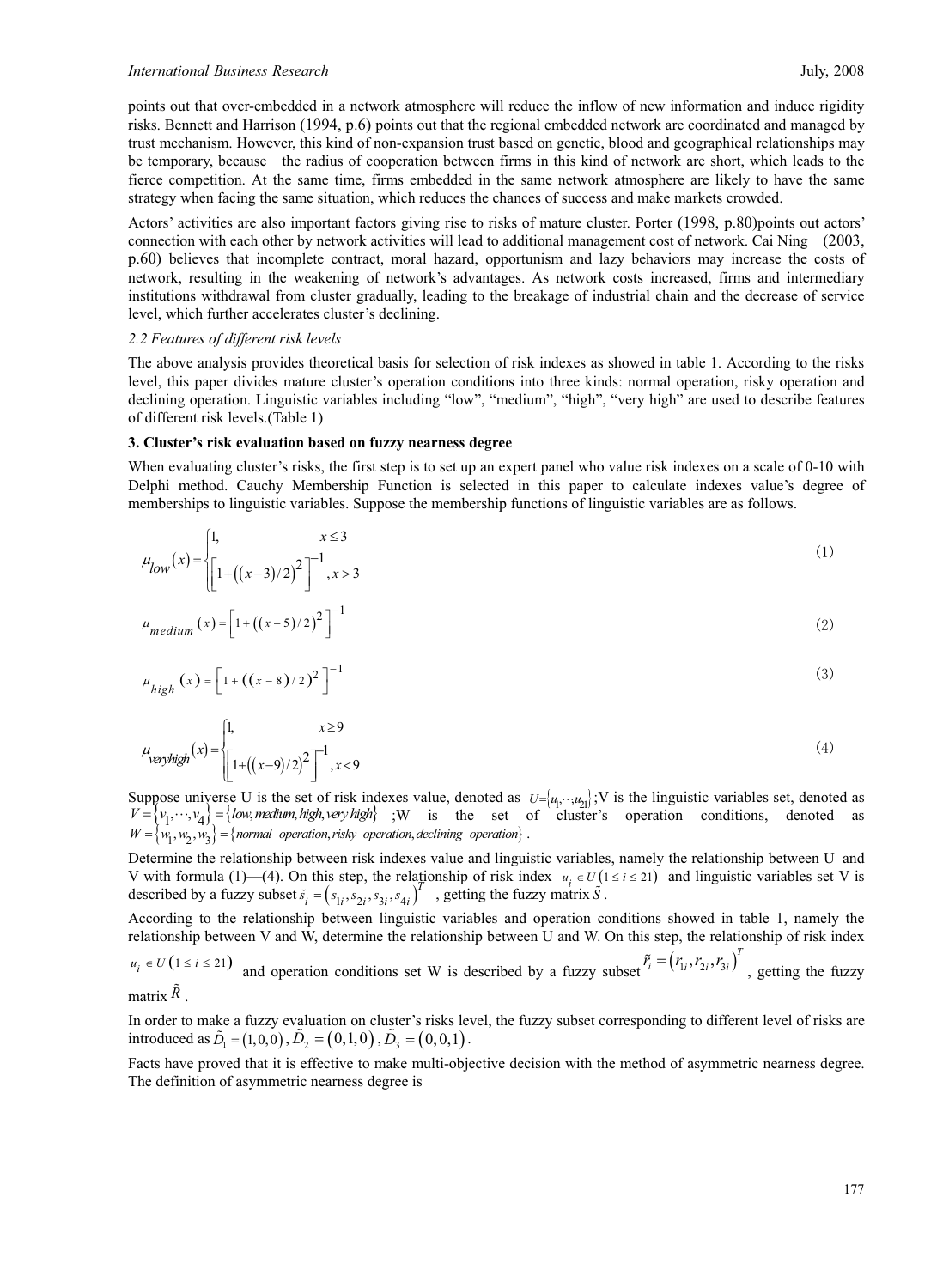$$
N\left(\tilde{A},\tilde{B}\right) = 1 - \frac{2}{n(n+1)}\sum_{k=1}^{n} \left|\mu_A\left(V_k\right) - \mu_B\left(V_k\right)\right|K\tag{5}
$$

When calculate the nearness degree  $N(\tilde{r}_i, \tilde{D}_j)$  between  $\tilde{r}_i(i=1, 2, \dots, 21)$  and  $\tilde{D}_j(j=1, 2, 3)$ , considering the difference of membership degrees that belong to different grades play different roles,  $\vec{r}_i$  needs to be standardized. Put  $r_{ji}$  in the front.  $\forall j', j'',$  if  $|j'-j| > |j''-j|$  (namely *j''* is more far from *j*), put  $r_{j'i}$  before  $r_{j'i}$ . Consider another situation when  $|j' - j| = |j'' - j|$ , if  $j' < j''$ , put  $r_{ji}$  before  $r_{j''_i}$ . Then, record standardized  $\tilde{r}_i$  as  $\tilde{r}_i$ . Standardizing  $\tilde{D}_j$  accordingly, get  $\tilde{D}_j$ . Therefore, evaluating  $N(\tilde{r}_i, \tilde{D}_j)$  is equal to evaluating  $N(\tilde{r}_i, \tilde{D}_j)$ . Asymmetry nearness degree between each risk index and fuzzy subsets corresponding to different level of risks is recorded as follows:

$$
\tilde{Z}_i = (Z_{1i}, Z_{2i}, Z_{3i})^T = \left( N(\tilde{r}_i, \tilde{D}_1), N(\tilde{r}_i, \tilde{D}_2), N(\tilde{r}_i, \tilde{D}_3) \right)^T
$$
\n
$$
(6)
$$

Ynder the whole risk indexes system, the asymmetry nearness degree between  $U = \{u_1, \dots, u_{21}\}\$ and fuzzy subsets is

$$
Z = (Z_{ij})_{3 \times 21} = (\tilde{Z}_1, \tilde{Z}_2, \cdots, \tilde{Z}_{21},)
$$
\n(7)

According to the method of TOPSIS, define referenced grade  $W^+$  and  $W^-$  as follows.

$$
\tilde{C}^* = \left(C_1^*, C_2^*, \cdots, C_{21}^*\right) = \left(\max_{j=1,2,3} N\left(\tilde{r}_1, \tilde{D}_j\right), \max_{j=1,2,3} N\left(\tilde{r}_2, \tilde{D}_j\right), \cdots, \max_{j=1,2,3} N\left(\tilde{r}_2, \tilde{D}_j\right)\right) \tag{8}
$$

$$
\tilde{C} = (C_1, C_2, \cdots, C_n) = \left(\min_{i=1,2,3} N(\tilde{r}_i, \tilde{D}_i), \min_{i=1,2,3} N(\tilde{r}_2, \tilde{D}_i), \cdots, \min_{i=1,2,3} N(\tilde{r}_2, \tilde{D}_i)\right)
$$
\n(9)

Grade  $W^+$  is a kind of virtual evaluation grade defined by formula (8), which indicate grade  $W^+$  (ideal grade) is most proper for each risk index ; Likewise, Grade  $W^-$  is a kind of virtual evaluation grade defined by formula (9), which indicates grade  $W^-$  (Negative ideal grade) is most improper for any risk index. In order to get the evaluation result under the whole index system, the nearness degree between operation condition j and actual risk level of cluster is recorded as follows.

$$
\tilde{C} = (C_i, C_i, \cdot, C_{\lambda_i}) = (\mathcal{N}\tilde{r}, \tilde{D}_i), \mathcal{N}\tilde{r}, \tilde{D}_i), \cdot, \mathcal{N}\tilde{r}_{\lambda_i}, \tilde{D}_i), (j = 1, 2, 3)
$$
\n
$$
(10)
$$

Calculate the symmetry nearness degree between  $\tilde{C}_j$  and  $\tilde{C}^+$ ,  $\tilde{C}^-$ .

$$
\delta\left(\tilde{C}^{+},\tilde{C}_{j}\right)=\frac{\sum_{k=1}^{2^{j}}\mu_{c_{j}}\left(u_{k}\right)}{\sum_{k=1}^{2^{j}}\mu_{c^{+}}\left(u_{k}\right)}
$$
\n(11)

$$
\delta\left(\tilde{C}^{-},\tilde{C}_{j}\right)=\frac{\sum\limits_{k=1}^{2^{1}}\mu_{c} \cdot \left(u_{k}\right)}{\sum\limits_{k=1}^{2^{1}}\mu_{c_{j}}\left(u_{k}\right)}
$$
\n(12)

Calculate  $\delta\left(\tilde{C}^+, \tilde{C}_j\right)/\delta\left(\tilde{C}^-, \tilde{C}_j\right)$ . If  $\delta\left(\tilde{C}^+, \tilde{C}_p\right)/\delta\left(\tilde{C}^-, \tilde{C}_p\right) = \max_{\tilde{C} \in \mathcal{C}} \delta\left(\tilde{C}^+, \tilde{C}_j\right)/\delta\left(\tilde{C}^-, \tilde{C}_j\right)$ , a conclusion could be made that the declining risk level of cluster should be in operation  $\overline{\text{co}}$  of dition  $W_p$ .

#### **4. Conclusion**

On the basis of extracting features of mature cluster's declining risks, this paper established a risk indexes system. A TOPSIS comprehensive evaluation method based on fuzzy nearness degree was proposed to evaluate the level of declining risks. Firstly, asymmetry nearness degrees between risk indexes system and operation conditions were calculated. Secondly, according to the method of TOPSIS, the positive and negative ideal grades were defined. Lastly, symmetry nearness degrees between each operation condition and ideal grades were compared to determine the risk level of mature cluster. The method developed in this paper is meaningful to comprehensive management and risk control of clusters. The adopted membership function could be further amended according to actual situation when in application.

#### **References**